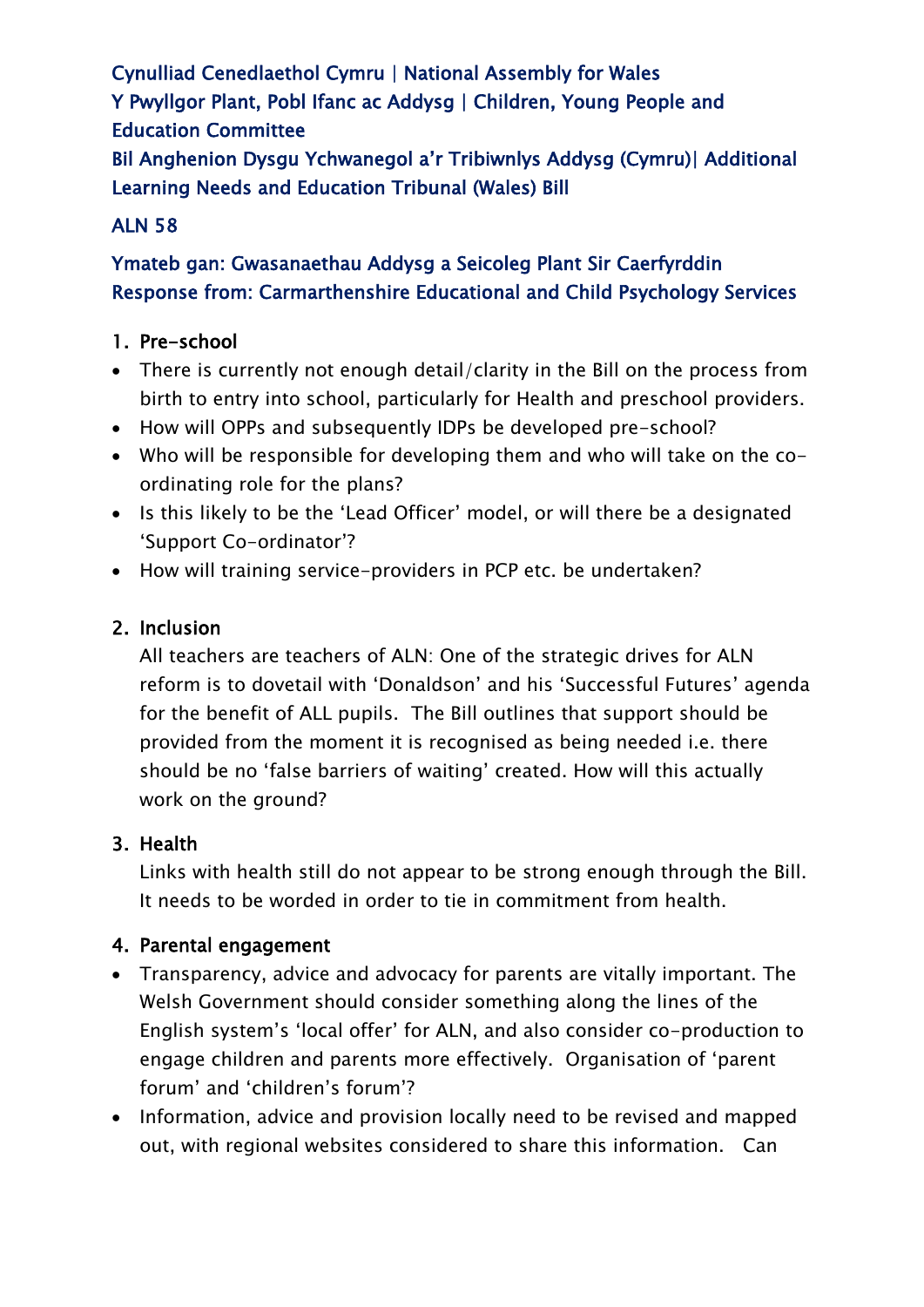this be linked in/integrated with the same requirement for the Social Care and Wellbeing (Wales) Act?

#### 5. Tribunals

The Bill provides increased opportunities to go to tribunals and it is felt that there are now too many stages, with more options for challenge by parents/young people. This is likely to elongate the process further. This is also likely to incur additional cost.

#### 6. Disability

Looked After Children are considered in the Bill, but the same degree of detail is not applied to protecting children/young people with disability. It is felt that the same amount of detail/support should be applied to this group of children so that their needs are as fully considered, and are as fully protected through the requirement of an integrated plan from birth to transition to adulthood.

## 7. Educational Psychologists Role

There is a mandatory role in the code, but what exactly will the role entail?

There is a challenge to attract more people to train as EPs and to work for LAs. With this in mind, EP salaries need to be reviewed as a matter of urgency, in order to bring them in line with our skill set (currently other professionals, who are less qualified, are being paid far more). Perhaps we could consider the use of the person-centred tool 'Roles and Responsibilities' to clarify the future EP role. There are also implications here for training - Cardiff University/WLGA - may need to consider an increase in the size of the cohort of trainees, increased funding for training etc.

#### 8. Workforce Planning

Links to above. This is seen as being central to the reforms. Will there be enough ECPs/teachers of visually and hearing impaired? This is very unlikely given the current difficulty with recruitment and austerity measures being implemented by LAs. Will the WG consequently direct LA/Councils to employ more EPs and expand services, rather than making cuts?